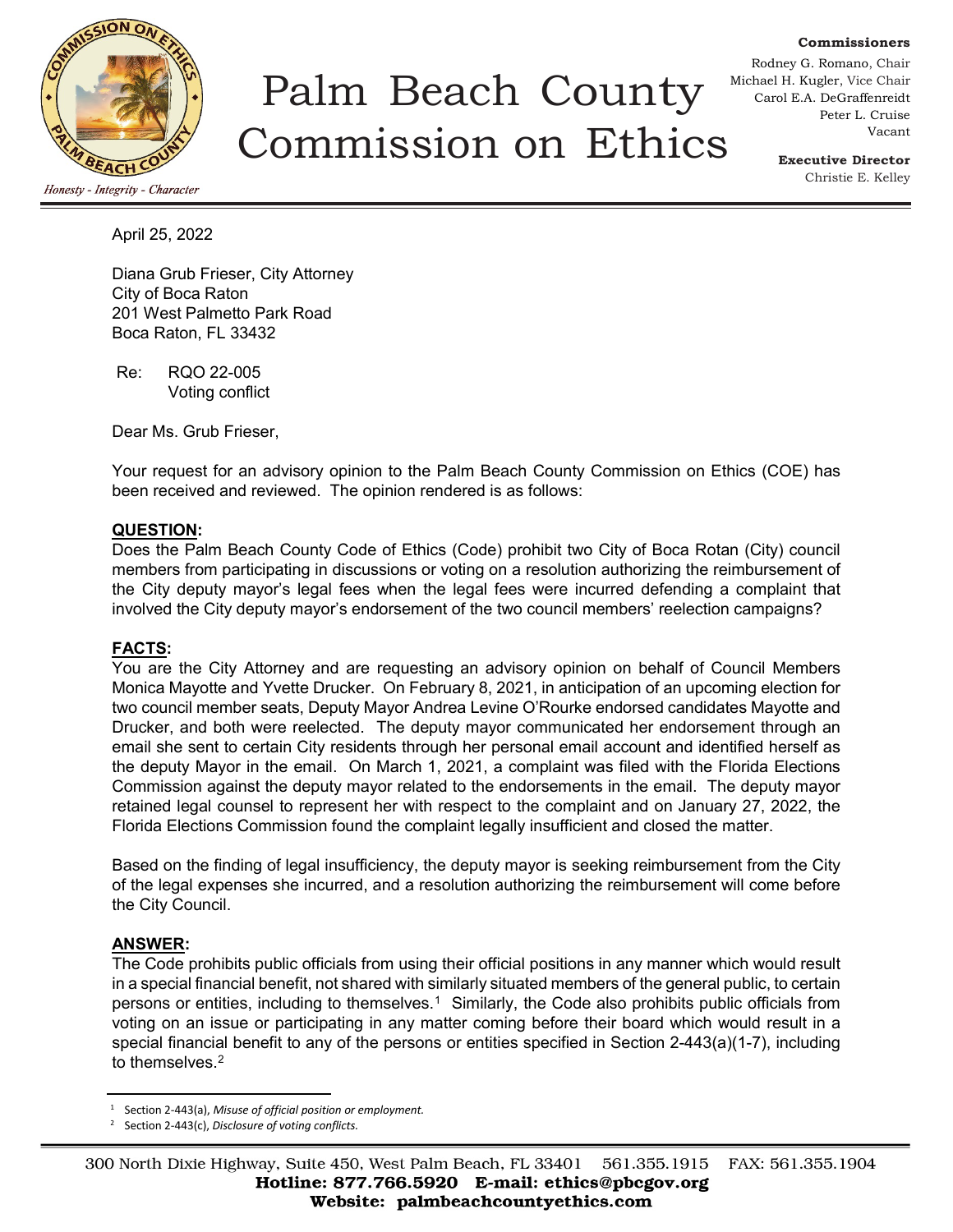As the COE previously held in RQO 13-022, the recipient of the financial benefit is the determining factor regarding whether an official is prohibited from participation and voting. The plain language of Section 2-443(a) and Section 2-443(c) make it clear that for an official to be required to abstain from participating in discussions or voting on an issue, the official must be in a position where his or her action would result in a "special financial benefit" being given to himself or herself, or one of the other persons or entities listed under Section 2-443(a)(1-7). In other words, participation and voting is only prohibited if the recipient of the financial benefit is a person or entity listed in Section 2-443(a)(1-7).

Based on the facts provided, Council Members Mayotte and Drucker are not prohibited from voting on the reimbursement resolution coming before the City Council, because the resolution does not give either one of them a special financial benefit; the deputy mayor will be receiving the financial benefit.

## **LEGAL BASIS:**

The legal basis for this opinion is found in §2-443(a) and §2-443(c) of the Code:

## **Sec. 2-443. Prohibited conduct.**

- (a) *Misuse of public office or employment.* An official or employee shall not use his or her official position or office, or take or fail to take any action, or influence others to take or fail to take any action, in a manner which he or she knows or should know with the exercise of reasonable care will result in a special financial benefit, not shared with similarly situated members of the general public, for any of the following persons or entities:
	- (1) Himself or herself;
	- (2) His or her spouse or domestic partner, household member or persons claimed as dependents on the official or employee's latest individual federal income tax return, or the employer or business of any of these people;
	- (3) A sibling or step-sibling, child or step-child, parent or step-parent, niece or nephew, uncle or aunt, or grandparent or grandchild of either himself or herself, or of his or her spouse or domestic partner, or the employer or business of any of these people;
	- (4) An outside employer or business of his or hers, or of his or her spouse or domestic partner, or someone who is known to such official or employee to work for such outside employer or business;
	- (5) A customer or client of the official or employee's outside employer or business;
	- (6) A substantial debtor or creditor of his or hers, or of his or her spouse or domestic partner— "substantial" for these purposes shall mean at least ten thousand dollars(\$10,000) and shall not include forms of indebtedness, such as a mortgage and note, or a loan between the official or employee and a financial institution;
	- (7) A civic group, union, social, charitable, or religious organization, or other organization of which he or she (or his or her spouse or domestic partner) is an officer or director. However, this subsection shall not apply to any official or employee who is required to serve on the board of directors of any organization solely based on his or her official position (ex-officio), regardless of whether he or she has voting rights on the board, and who receives no financial compensation for such service on the board of directors, and otherwise has no personal ownership interest in the organization.
- (c) *Disclosure of voting conflicts.* County and municipal officials as applicable shall abstain from voting and not participate in any matter that will result in a special financial benefit as set forth in subsections (a)(1) through (7) above. The official shall publicly disclose the nature of the conflict and when abstaining from the vote, shall complete and file a State of Florida Commission on Ethics Conflict Form 8B pursuant to the requirements of Florida Statutes, §112.3143. Simultaneously with filing Form 8B, the official shall submit a copy of the completed form to the county commission on ethics. Officials who abstain and disclose a voting conflict as set forth herein, shall not be in